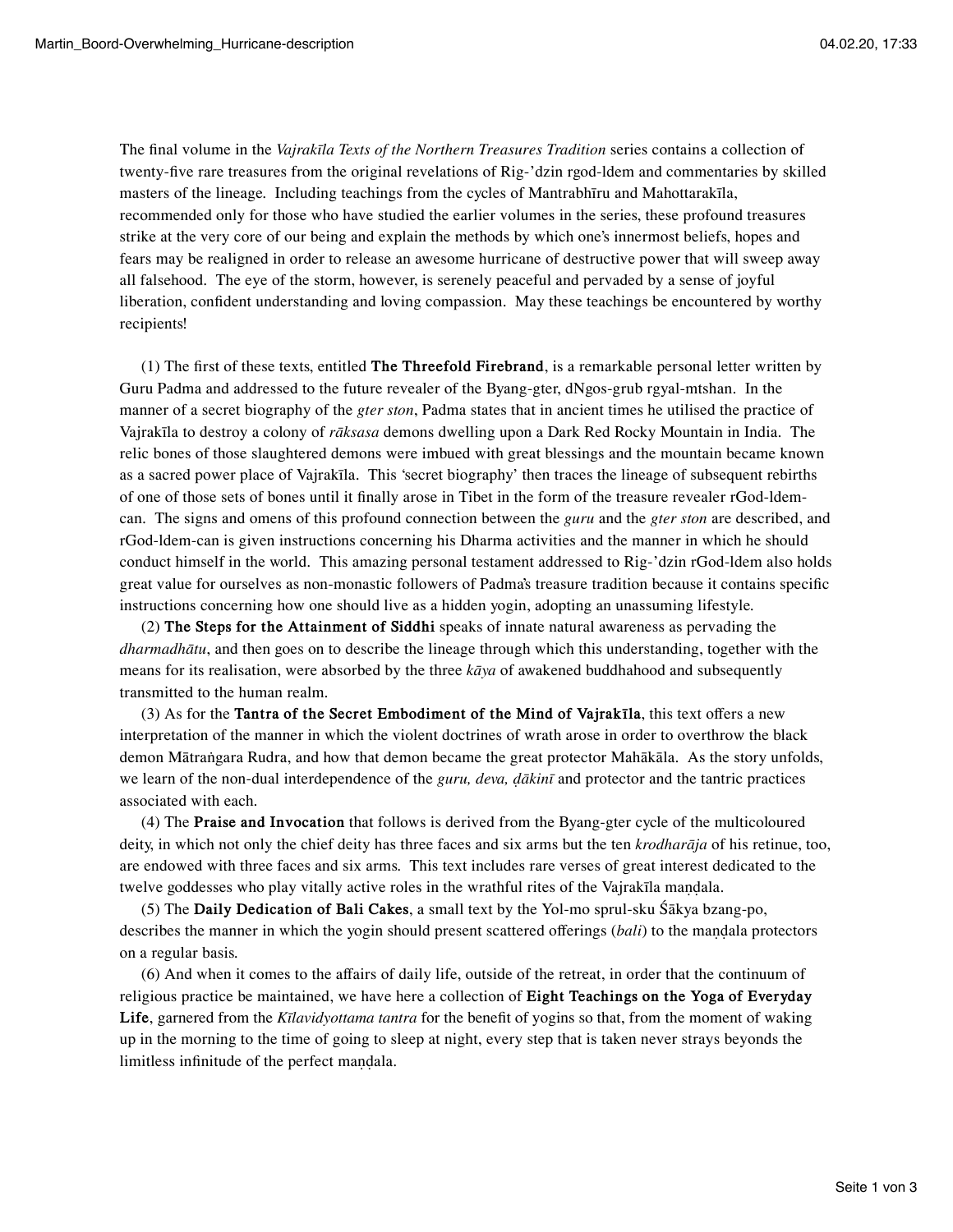(7) When preparing the **Extensive Feast Offering to the Assembled Deities of the Vajrakīla Maṇḍala**, the yogin transforms the skull bowl containing his food into the palace of skulls which is the residence of the assembly of mandala deities. The meditation to achieve this echoes the steps through which the divine maṇḍala is recreated in the generation stage of Vajrakīla yoga. This practice, however, is much more a yoga of the completion stage in which the above eight teachings on the yoga of everyday life have now become so familiar that the adept finds himself holding the complete mandala palace and retinue of deities in the palm of his hand.

(8, 9, 10) The trilogy of texts known as the **Lamp of the White Path, Iron Cloak of Obedient Servants,** and **Poisonous Black Razor**, focuses upon the means of controlling those twelve unruly goddesses mentioned above, at the end of the fourth text. Although bound under oath by Padmasambhava in Nepal, the unswerving loyalty and obedience of these twelve wild females cannot be presupposed or relied upon, even by yogins of pure *samaya*. These texts, from the cycle of the Greater than Great (Mahottara) Vajrakīla, give detailed instructions for addressing this problem.

(11) The **Rite of Summoning the Messengers**, derived from the Razor Cycle of Vajrakīla, reminds these oath-bound Mother goddesses of their former vows and commands them to drag forth a comprehensive list of enemies and obstructors which are then liberated by the ten *krodharāja* of the *saṁbhogakāya* maṇḍala. The juxtaposition of this text with the above trilogy well illustrates the different approaches taken by the Vajrakīla cycles of the Black Razor and the Greater than Great.

(12) Instructions on **Suppression, Burning and Hurling**, the three rites of ultimate ferocity explained in the *Drag po rang byung rang shar tantra*, are here presented as a group of special instructions taught to the *ḍākinī* Ye-shes mtsho-rgyal by Padmasambhava of Oḍḍiyāna. This final act consigns the enemy to the dark realm of the Lord of Death from which there is no escape.

(13, 14) The next texts in our volume are a pair called **The Vajrakīla Razor of Life** and **Clarification of the Razor of Life**. Regarded as sacred and kept hidden for centuries, it is recorded that the king of Tibet himself used to wear these precious esoteric texts as an amulet, wrapped up in fine Chinese silk and always carried on his person together with a consecrated *kīla*.

(15) The advanced **Ritual Practice of Mahottara Vajrakumāra** assumes a great deal of understanding and experience on the part of practitioner. This illusory dance of appearance and emptiness follows the general pattern of a Vajrakīla rite but with a marked preponderance in this text of the inner and secret aspects over the outer, and, even within the generation stage of the rite we see an increase in the terminology of the great completion.

(16, 17) Further, in order that the wind of mantra recitation may be fully empowered to arouse the fire of deep concentration, this volume includes two short *upadeśa* texts dealing with the **Fierce Recitation** and the **Dharmatā Recitation of Vajrakīla**. Pith instructions that go straight to the main point, this pair of special teachings describe in direct and simple terms the effect to be achieved by the rays of light radiating from the mantra, and the significance of the mantra syllables themselves.

The next group of texts in this volume focus their attention upon the material world: (18) The **Fundamentals of all Vajrakīla Activities** describes a mantra wheel to be inscribed upon the effigy of the enemy in order to direct the Mother Goddesses and butchers to the fulfilment of their bloody tasks. (19) The **Protective Cakra That Repels the Eight Classes of Demons** is a skilful method that may be used in the production of an outer, inner or secret protective amulet, or it may be used for the consecration of a statue or other sacred object. (20) The **Eighteen Powerful Substances for the Collected Rituals of the Kīla Razor** is a bizarre compendium of magical rituals (*be'u 'bum*), presented as a secret teaching that was mysteriously